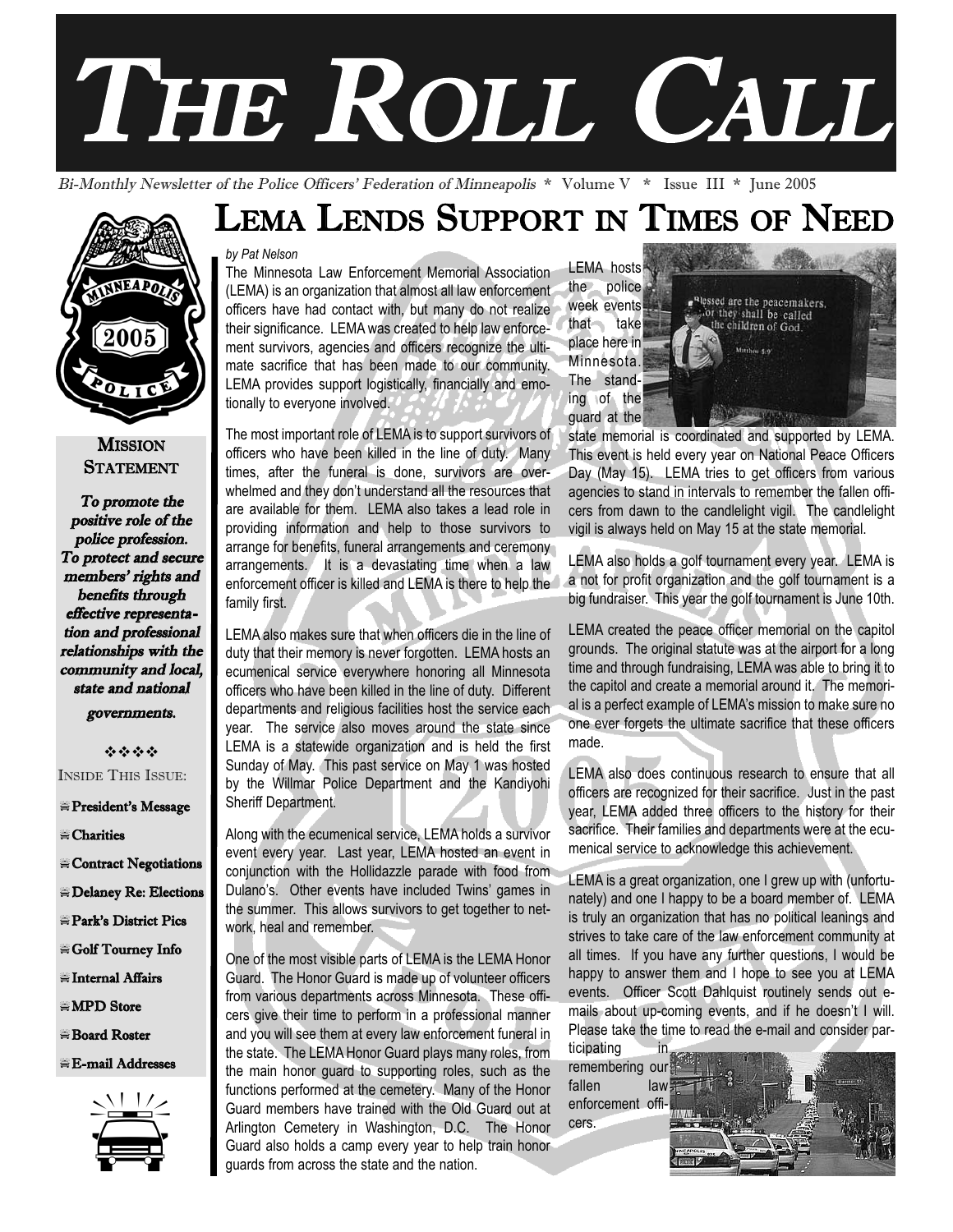### **MESSAGE FROM PRESIDENT SGT. JOHN DELMONICO**

It has been a busy spring at the Federation office. We are on track to have a record number of grievances filed this year. We have over 20 already for the year. You have to ask why? Some will say there are



more problems; some will say because there are more IAD investigators, some will say its CRA. I will say it's none of them. For years, when we were arresting record numbers of people, the complaints against officers actually went down. The statistics were significant which said to me we were out doing aggressive professional police work, and our results showed it. We had a CRA and an IAD during these times. What went wrong? City leaders and new police leaders didn't agree with the facts so they changed the way things got done. They created a totally dysfunctional CRA.They wanted to base their productivity on the number of sustained complaints. That would be like saying the best doctor is the one who had the most number of sick patients. Internally, we have seen discipline get increased at every level of the process. Then some people, when the complaint is unfounded, are adding additional charges on so, in my opinion, they will have something to sustain.

How sad is it when excessive use of force complaints are not sustained but then an A violation for ethics, or the "catch-all" code of conduct are added on? I recently went to a hearing and when I asked what the ethics charge was, was told, "there is something there that would fall under the ethics policy, but I am not sure specifically what." Now, this isn't everybody. There are some CRA investigators that take this seriously and do a good job.

What is discipline suppose to be? It's supposed to be to correct bad behavior; not to be punishment. So how hard would it be to have thorough investigations, and then be able to stand up and defend officers when they did nothing wrong? And in the case something wrong was done, try and find an appropriate way to correct the bad behavior?

I know this can be very demoralizing, but I want to assure you we are continuing to aggressively fight for your rights through the labor agreement and the legal avenues we have. We have a great track record of winning most cases. So I want you to know we are there for you and we will continue the fight for a better way.

Keep up the great work you all do every day under some not so great circumstances. We are already starting to see crime rise and its not even summer time. So be safe and keep the faith.

## **FEDERATION CHARITIES** *By Wally Krueger*

In 2001 the Board of Directors of the Police Officers Federation of Minneapolis saw the need to form a charitable organization to allow Minneapolis

police officers the opportunity to be more involved in helping local



charities by raising money to assist them. The charitable organization formed by the Federation Board of Directors is called the Minneapolis Police Federation Charities Inc. and is registered as a 501(c) (3) - an exclusively charitable organization.

The board of directors of the Minneapolis Police Federation Charities Inc. consists of three members of the Police Officers Federation of Minneapolis board of directors, MPD civilian employee Debra Fields and NE Minneapolis business owner Troy Olson.

In 2004 the MPF Charities Inc. held a raffle and gave away a 2004 Harley-Davidson Road King as the grand prize. The raffle was a tremendous success and a profit of nearly \$24,000 was raised. A number of Federation members were involved in the raffle helping to sell tickets and promote the event and their efforts made it a success.

Also in 2004, the MPF Charities made donations to numerous organizations and persons in need. Major donations were also made in the name of the Minneapolis Police Federation Charities to the Special Olympics, the Courage Center and the North Branch YMCA.

In the future the Federation will be looking for members to help in our efforts to assist local charitable organizations.

Thank you to all the members for your generous support of MPFC through your participation in Federation fund raising events.

*http:/policecharities.com*

## **CLIMBERS FOR CYSTIC FIBROSIS RAISE \$\$**



*In April, several MPDers joined several MFDers in climbing the IDS Tower stairs to raise money on behalf of the Cystic Fibrosis Foundation. The Police officers are Cheri Petersen, Ann Martin, Lynn Meuwissen, Mike Kirchen, Ron Reier, Jeff Mercill and Kurt Mencel. Not pictured but ran the steps were John Sullivan and Melissa Banham. The Firefighters are Shanna Hanson, Kelly Block, Steph Johnson, Justin Reid, Linda Sone and Dan Casper. Mayor R.T. Rybak conducted the coin toss.The total raised was over \$80,000.* **Page 2**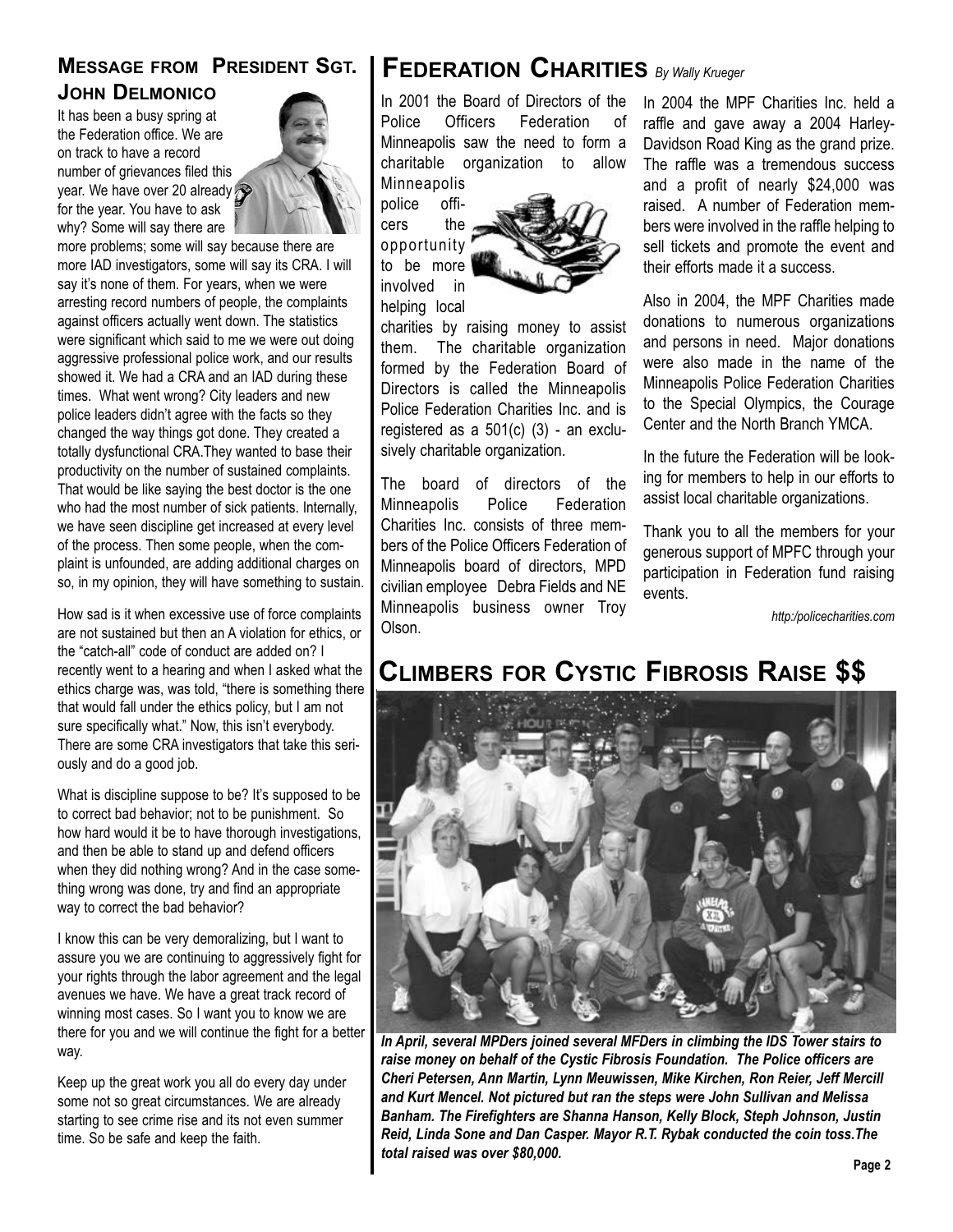## **CONTRACT NEGOTIATIONS**

*By Sherral Schmidt*  Negotiations have begun on the next Federation contract. The



current contract expires in October of this year. Board members are frequently asked questions about the negotiations. Some have said they feel too little information is shared about the negotiating process and the issues we are addressing. When we are in contract negotiations things can change rapidly and a previously resolved issue can change as a result of a decision made on another issue. Furthermore, discussions in the negotiation meetings are, and must remain, confidential.

For the last 2 contracts we have used a process called Interest Based Collective Bargaining. This has been a very effective negotiating technique for the Federation and it is being used in this current round of talks. With this type of negotiating the goal is to satisfy both parties' interests on an issue by coming up with a mutually agreed upon resolution.

The first step of the process is for both sides to come together and develop a process agreement. The agreement addresses meeting times, arrangements, format, and the recording process. It also lists the members for each team and who needs to be present for a quorum. There is also a norms of behavior that is established by both sides.

After the establishment of the process agreement and the norms of behavior, both sides identify their issues for negotiating and their level of interest on those issues. Issues that are closely related are put together before they are prioritized. Once teams identify and explain their interests, they jointly highlight and discuss common interests. An agenda is then determined for the discussion of issues.

When an item is up for discussion, both teams brainstorm options based on the interests that were established earlier. The options are evaluated keeping in

mind the interests and standards for that issue. After discussions on the issue the teams attempt to reach a tentative resolution by consensus. If there is a consensus, a description of the resolution is written up. The written agreement is brought to the team for review and approval. This process is repeated for all of the issues that were brought to the bargaining table. This can be a very time consuming process but, given past results, we feel it is worth the time and effort.

Hopefully the bargaining units can agree on all of the issue, but when this is not the case and issues cannot be resolved, we would then decide if we will go to arbitration with the remaining unresolved issues. At this time the Federation would have informational meetings and give the membership a chance to ask questions and vote on the proposal.

Weekly meetings are set up through July. Your Federation representatives will keep you informed to whatever extent is possible. Despite our seeming reticence, we have your best interests at heart. If you have questions about the process feel free to contact a member of the negotiation team. They are: John Delmonico. Lyall Delany, Sherral Miller, Bob Kroll, Ron Stenerson and Dan Ungurian.

| <b>PARK BOARD</b>                               |                         |
|-------------------------------------------------|-------------------------|
| <b>ENDORSEMENTS</b>                             |                         |
| The Federation                                  |                         |
| screened candidates                             |                         |
| for the Minneapolis                             | <b>FULL SPEED AHEAL</b> |
| Park Board commis-                              |                         |
| sioner endorsements.                            |                         |
| Those endorsed are:                             |                         |
| <b>Walt Dziedzic</b>                            | Park District 1         |
| <b>Christine Hansen</b>                         | Park District 4         |
| Carol Kummer                                    | <b>Park District 5</b>  |
| <b>Bob Fine</b>                                 | Park District 6         |
| Paula Gilbertson                                | At Large                |
| John Lilly                                      | At Large                |
| Mary Merrill Anderson                           | At Large                |
| To date, no candidates for Districts 2 & 3 have |                         |
| been screened.                                  |                         |

#### **ELECTION UPDATE**

*By Lyall Delaney* 



On Saturday May 14th delegates to the Minneapolis city DFL convention made a loud and clear statement about their support of public safety and their concerns for the direction the city is

headed. With more than double the usual number of delegates in attendance, the incumbent first term DFL Mayor not only failed to receive the endorsement of his party but he could not even get a majority of the delegate vote. After five ballots Mayor Rybak left the convention with only 45% of the vote.

One of the main reasons for the Mayor's lack of support by his own party is the mayor's refusal to address the serious public safety issues facing the city. The Mayor continually asserts that public safety is one of his highest priorities as mayor, yet the mayor has cut the size of our department almost 20% and is planning to cut another 94 officers by 2008.

The Police Officer's Federation of Minneapolis Police Contingency Fund, concerned with the lack of honest dialog about public safety and the city budget, mailed a letter to the delegates highlighting the devastation to our department, the current unprecedented rise in crime, and the future draconian cuts planned by the Mayor. The delegates received this letter the day before the convention causing many delegates to rethink who would receive their support.

The reaction to this mailing was overwhelmingly supportive of our police officers and our issues. We received call after call from delegates who thanked us for bringing these issues to light and expressing their outrage that things have gotten this bad, and that until now, the facts about the serious problems in the city are being swept under the rug.

The blocking of the DFL endorsement has ensured that there will be a race for Mayor, and we will ensure that public safety is the issue that will decide who will win that race.

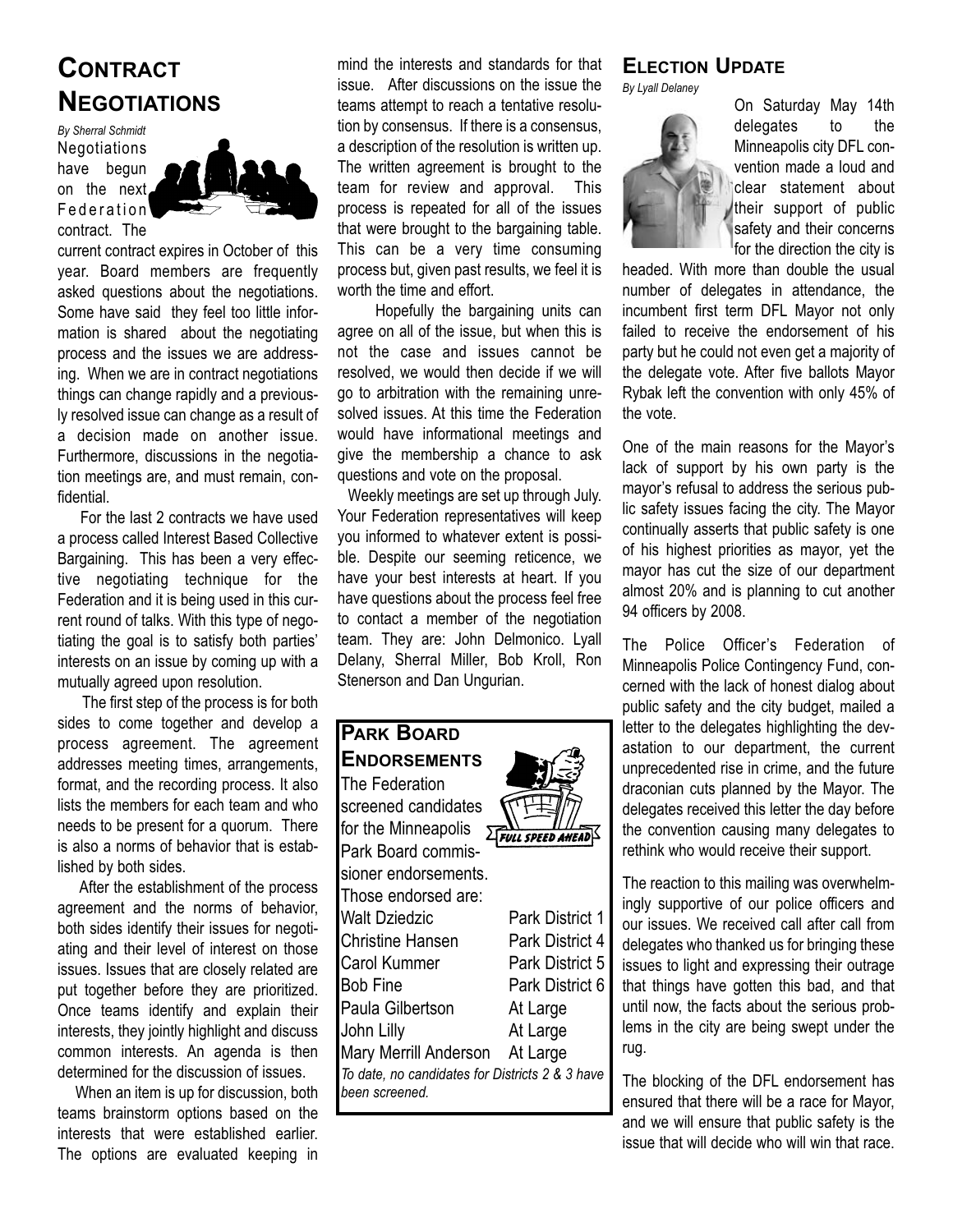## **PROVIDING STATEMENTS IN INTERNAL INVESTIGATIONS**



#### *By Sgt. Bob Kroll*

For the past nine years, I have repre-

sented officers in providing statements to Internal Affairs and Civilian Review Investigators. I was asked by the editor to provide a guide for officers when giving statements as either the accused officer or witness for internal investigations.

#### **Notification:**

You will receive a letter via inter-office mail, informing you that an Investigator is requesting a statement. The letter instructs you to contact the investigator within five days. Using the case number, pull the case from the system and review it thoroughly.

Whether you will be giving a statement to a Civilian Review Investigator or an Internal Affairs Investigator, you will be provided with a Garrity Warning. The Garrity Warning states that you are compelled to provide a statement as a condition of your employment. The statement can only be used against you in Internal proceedings, and cannot be used against you in criminal cases, except in the case of perjury. For civilian review cases, this warning is sent to you via inter-office mail from a police administrator. For internal affairs cases, the warning is read to you just before providing your statement to the investigator. With IA cases, you are also provided with a Tennessen Warning, which describes data privacy practices that pertain to the statement you are providing.

#### **Steps to Follow Upon Receiving Notification for Your Statement:**

*Familiarize yourself with the case* – If a case number exists in CAPRS, pull up the case and review it thoroughly.

*Contact a Federation Representative* (of your choice) – The best way to do this is by Email. Indicate:

the reason for your contact (i.e. an IAD or CRA complaint),

your name,

your phone number,

the best time to reach you.

You may also call the Federation's general number during normal business hours. The Federation Rep will coordinate available times with you for meeting with the investigator.

*Schedule an appointment with the investigator* – Within five days of receiving the letter, contact the investigator to schedule an appointment to give your statement. Federation representation during this appointment is optional. The decision to include a rep may be based on the specifics of the case, your involvement in the case, your experience with similar situations, and/or whether you are the accused or witness officer. If you choose to include a Federation rep, schedule this appointment with the investigator for a date that is available to both you and the rep.

*(Note: Prior to your statement, your representative will provide you with an overview of what is to be expected during your statement, along with some "Do's and Don'ts" for answering questions.)*

#### **Tips for Providing Your Statement:**

Think of a statement as giving testimony in court or providing a deposition in a lawsuit. All statements are "Q & A's." This means the investigator must ask you a specific question, and you provide an answer to that question. The goal is to provide complete, clear, concise answers.

Allow the investigator to fully complete their question before responding. Let there be a pause before you respond! This avoids "rapid fire" questions from the Investigator; allows the representative the opportunity to interject, if necessary; and enables you to think about and formulate your response.

 $\triangleright$  Tell the truth. The consequences for lying are often more severe than the actual accused violation.

 $\triangleright$  Give answers that specifically answer only the question asked.

 $\triangleright$  If the question can be answered with a one word response, such as "yes" or "no," let that be your answer.

 $\triangleright$  Do not provide information that is not pertinent to the question. ≻Do not ramble.

 $\triangleright$ Do not speculate or elaborate. If you truly do not know the answer to a question or do not remember something, answer as such; there is no need to answer by speculation. Once you have sufficiently answered the question, there is no need to expound or elaborate.

Beware of multiple-part questions. Request that these be broken down into single questions.

All statements, whether taken in Civilian Review or Internal Affairs, are tape recorded by the investigator. There have, however, been cases where the recording has failed. *It is recommended that you tape record your statement yourself,* or have your Federation rep record it. If you choose to do this, set your tape recorder immediately next to the recording device of the Investigator's.

#### **Reviewing and Returning Your Completed Statement:**

After your statement is transcribed, it will be mailed to you to review, sign, and return. If you have your own recording, it will assist you greatly in reviewing the transcribed statement for accuracy. Each page requires your initials, and the final page requires your signature. There is no need to have a Federation representative review your statement for accuracy. Statements you made will remain; your statement cannot be changed at this time. If, however, you find discrepancies or inaccuracies in the transcription, make corrections with a red pen, initial them, and return the statement with the corrections. After reviewing and signing, return the statement to the Investigator via inter-office mail.

Stay tuned for upcoming issues of THE ROLL CALL, where the discipline process, and the grievance process will be addressed.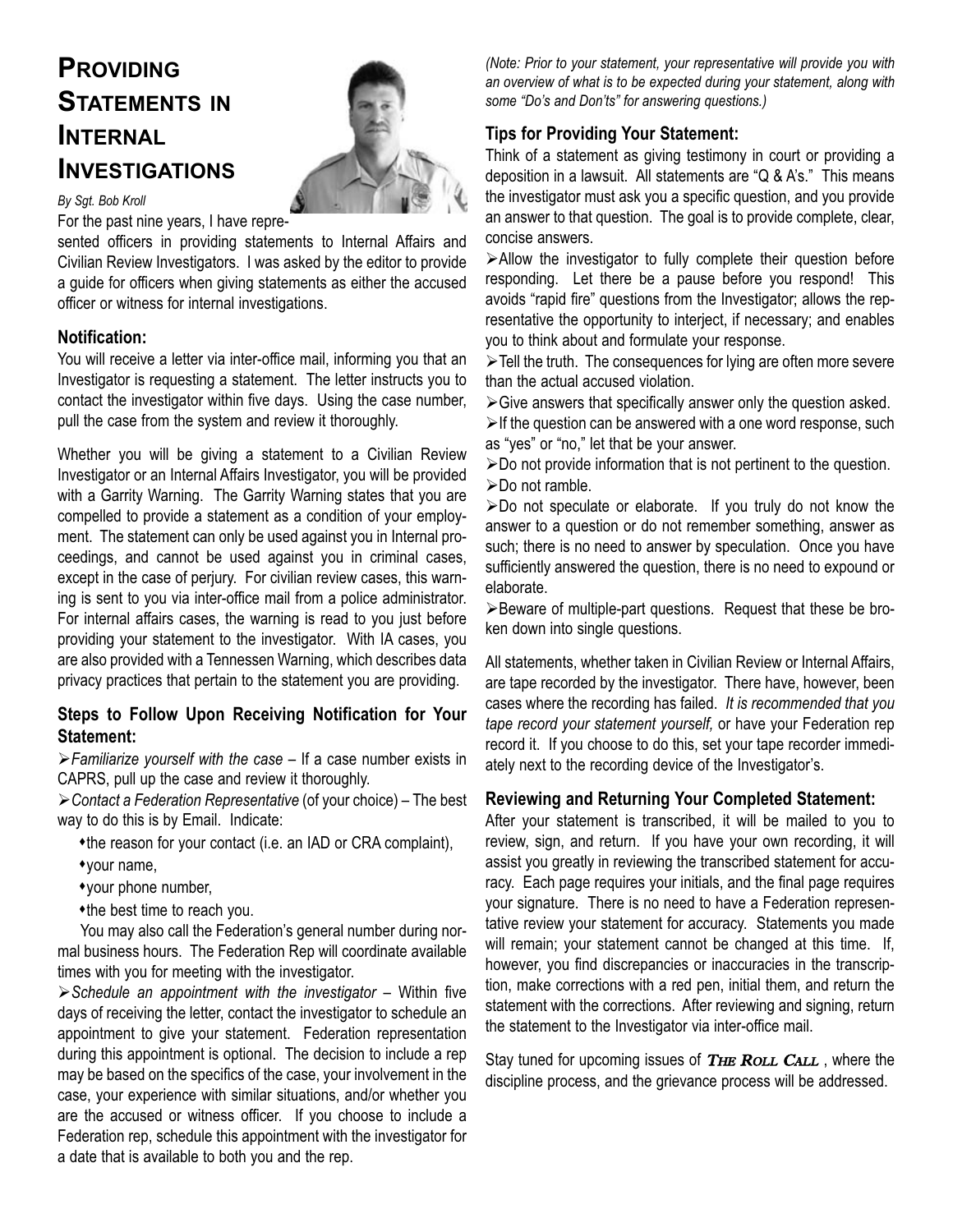## **FEDERATION GOLF TOURNAMENT: IT'S NOT TOO LATE**

The annual Federation tournament is, once again, taking place at the Majestic Oaks Golf Course - Hwy 65 North and Bunker Lake Blvd.

**Cost:** \$95.00 per person (\$380.00/foursome) includes lunch, range balls, golfing, cart, beverages on the course, and steak dinner after golf. Excellent door prizes and a gift to each golfer.

**Format:** FOUR person scramble, two carts per foursome. We will be using

----------------------------

both the Platinum and Gold courses and we will award prizes for first and second place on both courses. Prizes will also be awarded for the Men's and Women's Long Drive, closest to the pin and longest putts on each course.

**Lunch and Registration:** Begins at 11:30 A.M.

**Shot-Gun Start:** 1:00 P.M.

Registration will be on a first come, first served basis and will be accepted when accompanied with the full amount of the registration fee (\$380.00).

Non-golfers wishing to attend the lunch may do so for a cost of \$13.00 or they may attend the dinner for \$27.00.

If you have any questions please contact Tournament Chairperson Sherral Miller-Schmidt at the Federation office at (612)788-8444 or email me at director3@mpdfederation.com.

# **FEDERATION GOLF TOURNAMENT REGISTRATION FORM**

**Minneapolis Police Federation Golf Tournament Friday June 24, 2005 (1:00pm-shotgun start) Majestic Oaks Golf Course Hwy. 65 And Bunker Lake Blvd. 763.755.2140**

*Foursome--Please fill out completely and mail or bring to the Federation Office at 1811 University Avenue NE, Mpls. MN 55418*

| Name | <b>Address/Work Location</b> | <b>Phone <math>\#(s)</math></b> | E-mail |
|------|------------------------------|---------------------------------|--------|
|      |                              |                                 |        |
|      |                              |                                 |        |
|      |                              |                                 |        |
|      |                              |                                 |        |
|      |                              |                                 |        |
|      |                              |                                 |        |
|      |                              |                                 |        |
|      |                              |                                 |        |

#### **Please check your Course Preference below:**

*GOLD Course* \_\_\_\_\_\_\_\_\_ (Par 72….6396 yards)

*PLATINUM Course* \_\_\_\_\_\_\_\_\_ (Par 72….7013 yards)

Make checks payable to the Police Officers Federation of Minneapolis (or POFM). Registration forms are available at the Federation office. Registration will be on a first come, first served basis and will be accepted when accompanied with the full amount of the registration fee (\$380.00).

If you have any questions please contact me at the Federation office at 612.788.0696 - or e-mail Sherral at director3@mpdfederation.com